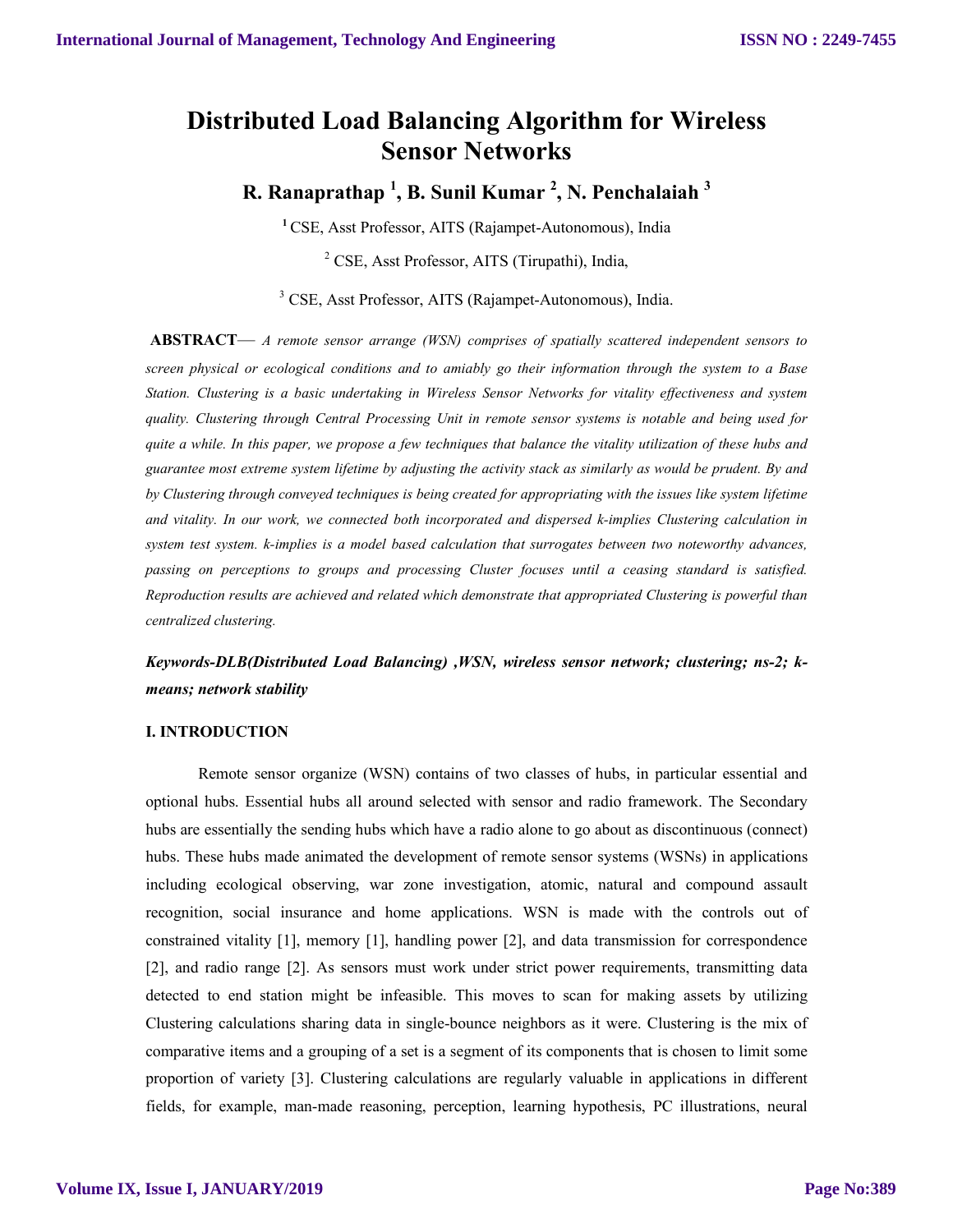systems, design acknowledgment and measurements. Viable applications [12] of Clustering incorporate example arrangement under unconfirmed learning, promptness seek, time arrangement examination, content mining and bearing finding. Grouping in sensor hubs has been broadly chased by the examination network so as to fathom the adaptability, vitality and lifetime issues of sensor systems. Clustering calculations limit the correspondence in a neighborhood space and transmit just fundamental data to whatever is left of the system through the sending hubs. A gathering of hubs frame a group and the nearby communications between Cluster individuals are controlled through a group head (CH) (a picked pioneer). Cluster [4] individuals by and large speak with the group head and the gathered information are aggregated and joined by the Cluster make a beeline for ration vitality. The Cluster heads can likewise frame another layer of groups among themselves before achieving the sink.



**Figure 1.** Sensed Data forwarding with clustering and aggregation

Issue is set on partitional Clustering algorithms, which yield a single apportioning of the information characterized by a settled number of parameters [4][13]. With these parameters being not exactly the accessible information, partitional grouping can manage the cost of promising conveyed use of deterministic methodology. A prevalent brought together too conveyed deterministic partitional clustering approach his offered by thek-meansal algorithm, which highlights straightforward, very solid, and quick joined repetitions& re-grouping amid disappointment states. The rest of this paper is requested as pursues. In Section 2 we valuates related works and their highlights offered to Clustering procedures and the Section 3 manages the incorporated method for grouping hubs utilizing k-implies calculation. In Section 4 we deliberately dissect the computational multifaceted nature of the k-implies calculation. At the end of the day, we demonstrate that as the quantity of information focuses expands the correspondence costs procured by our parallelization arrangement are fairly irrelevant contrasted with the in general computational confusion with the disseminated method for Clustering hubs utilizing k-implies calculation. Segment 5 displays the relative outcomes and investigation of these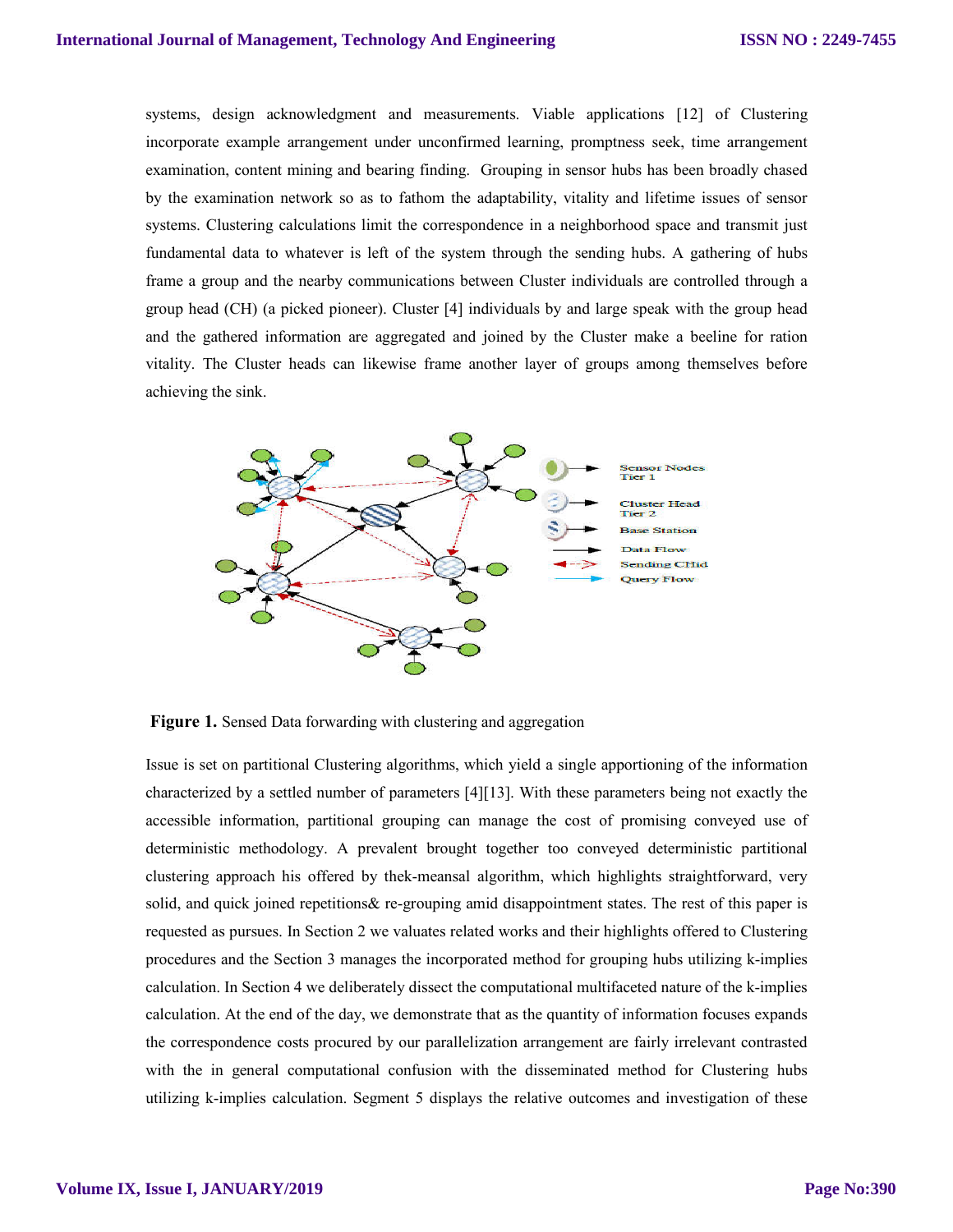outcomes created in like manner to dispersed k-implies Clustering algorithm and centralized approach. In area 5 we have concluded with definite remarks.

#### **II. RELATED WORK**

Grouping is done to relate similar center points and extras crucial essentialness misused in direct data transmission to the base station.Nodes in the framework set up themselves into dynamic dimension - structures. Inside an explicit bundle, data combination and sending are performed at gathering rush toward reduce the proportion of data transmitting to the base station. Cluster advancement is commonly established on extraordinary imperativeness of sensor center points and sensor"s proximity to aggregate head [6]. Center points other than gathering head pick their cluster head specifically after association and transmit recognized information to the group head. The activity of gathering head, acting normally a sensor center, is to forward these data and its own data to the base station in the wake of performing data aggregate and sending. An Energy Efficient Scheduling for Cluster-Tree WSN is proposed in [7]. Gathering in this methodology uses Cluster-tree game plan. Cyclic Scheduling for data transmission in Zigbee condition using Time-division Multiple Access (TDMA). The gathering is dynamic only once in the midst of the timetable time allotment prompts indicated cyclic lead of intermittent logbook when there are the streams with converse bearing in a WSN. Adaptable lead of the arranging issue when new endeavors are added to the main schedule and the conveniences of sensor center point or the change isn't tended to two level design connect with dynamic nature correspondence [8] addresses the blame tolerant target following. For Clustering LEACH based arrangement isused to deal with the center points. SNs may tumble due to essentialness depletion gear disillusionment, correspondence interface bungles, and threatening ambushes. A runtime recovery part is proposed, which recognizes faults in entryways and recovers sensors from failed bundles by consigning them to strong entries without re-gathering the structure. The most a great part of the time used fault tolerant framework for WSN is the sending of dull/surplus SNs. Exactly when abundance center points (RNs) are given, by then the BS can get data; paying little heed to whether a couple of SNs are floundered due to any reason. Message overhead isn't tended to in this iterative procedure for gathering. Versatility Based Structure with gathering assurance [9] is done reliant on Mobility and Residual Energy. Cluster groups are made by considering (I) Link Stability and (ii) Connection time – by separating the Packet Loss. MBC is a subordinate of Cluster Based Routing Protocol (CBR). The Proposed computation gives the dispersed taking care of prompts decision of two gathering heads in a comparable zone if their individual parameters are same. In secure data gathering, adaptable data gatherer is used to assemble the data from the non-amass head center points. A shared key used between the centers. Tree based sensor key organization procedure is used. [10] proposes bundling designs have Time stamp tradition (TSP), polynomial centers sharing tradition (PPSP) and riddle sharing tradition (SSP). Extended com plexity in figuring introduction and Energy efficiency is low. Multilayer gathering presents package of center point association in a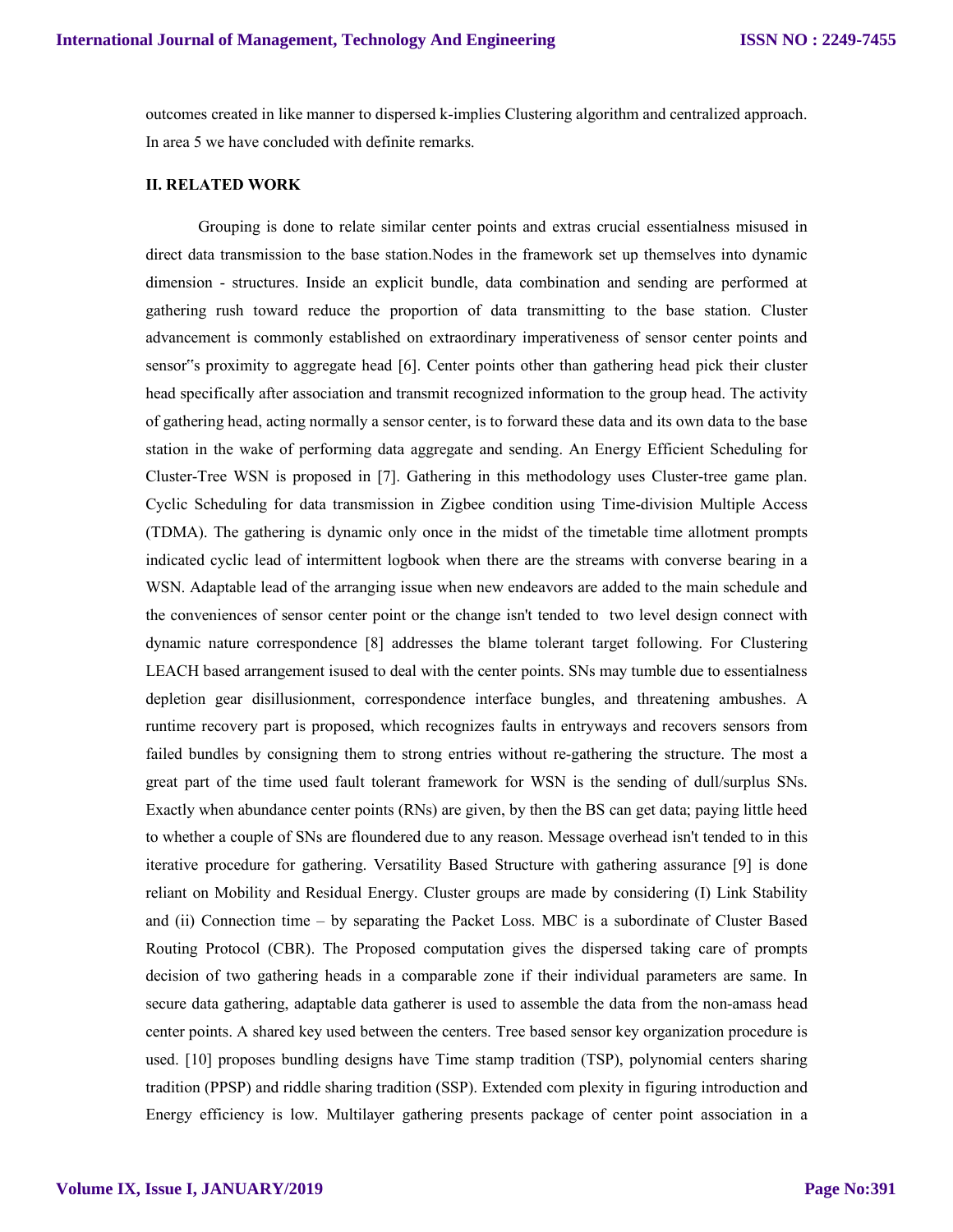comparative region of interest. Practically takes after the more prepared variation of using entryways between clusters. [11] have tended to the Hotspot issue viably in WSN Clustering.

#### **III. K-MEANS ALGORITHM**

k-infers figuring depends fundamentally on the Euclidian divisions and gathering head assurance depends after waiting energies of centers [12]. So here the central center point accumulates the information about the center id, position and remaining essentialness everything being equivalent and stores this information in a summary in the central center point. Consequent to getting this information from all center points it starts playing out the gathering estimation (k-mean) [13].

## *Algorithm:*

*1. If we have to cluster the center points into*  $\mu$ <sup>"</sup> gatherings, take  $\mu$ <sup>"</sup> number of centroids at first *erratically puts* 

*2. Determine the Euclidian division from each center point to all centroids and consign it to centroid nearest to it. By this "k" early on gatherings are encircled* 

*Accept there are n center points are given with the ultimate objective that each and every one of them has a place with Rd . The issue of finding the base change gathering of this center points into k bundles is that of finding the k centroids { mj }k j = 1 in Rd to such a degree, to the point that,* 

#### *mind2Xi,mj,fori=1ton,*

*where d(Xi, mj) implies the Euclidean detachment among Xi and mj. The centers*  $\{j\}k_i = 1$  *are alluded to as gathering centroids or as bundle infers.* 

*3. Recalculate the spots of centroids in each gathering and check for the alteration in position from the previous one* 

*4. If there is change in position of any centroid, go to STEP 2, else the gatherings are done and the grouping method closes .*

*By this the grouping of hubs into "k "number of Clusteres is done [13] and the group heads in each Cluster are to be picked as appeared in Fig.2.* 

#### **IV. CENTRALIZED K-MEANS CLUSTERING**

Right when a brought together master settles on choices and portions the center points into gatherings without the help of various center points is concentrated technique for packing. Here the concentrated pro gets the fundamental information for gathering from the individual center points. In perspective of this information it will pack by some computation and sends the gathering results back to the individual center points. Bundle Head Selection: From the center points which are at the essential partition level and the accompanying detachment level from the centroid, we take the most dumbfounding essentialness centers and pick the one which is nearer as the gathering head.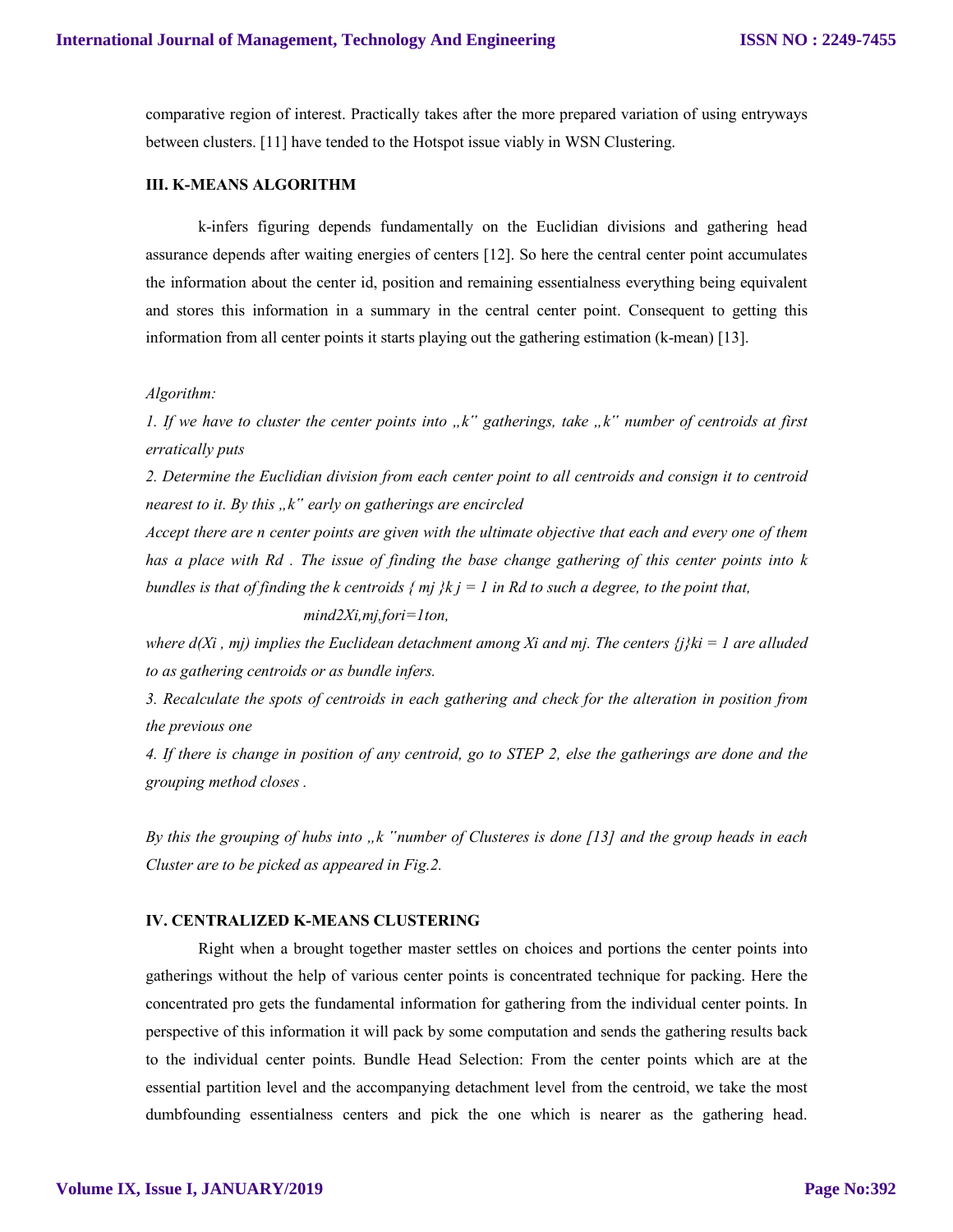Declaration of Cluster head: After the central center point completes the route toward bundling and picking Cluster head, the central center points closes back the information under which pack it has a place and its gathering scramble toward each center point freely. Thusly every center point knows under which pack it has a place and its gathering head and this completes the route toward gathering centralized.

# **V. DISTRIBUTED K-MEANS CLUSTERING**

Exactly when every center point appreciates settling on clustering decisions, it is scattered strategy for gathering. Here every center point gets the fundamental information for packing from each other center. In perspective of this information all center points will bundle by some estimation and moreover picks the gathering head. Since the k-mean computation [13] relies upon Euclidian divisions and energies (for picking cluster head), the information about the positions and energies of all center points is gained by every center point by exchanging messages among themselves. In the wake of getting the information practically all center points every center point runs the algorithm(kmean). The k-mean figuring for gathering and the computation for picking pack head resemble the counts used in concentrated grouping. As every center point runs a comparative computation, every center knows under which assemble it has a place and its group head. So here there is no strategy of sending back as in united. Thusly the passed on gathering process is done.

### **VI. SIMULATION SETUP**

We reenact the proposed calculation utilizing ns2. We create source code to execute the brought together and circulated k-implies Clustering as pursues.

I Steps for executing concentrated and conveyed grouping

**1. Sending the position and vitality of every hub to focal hub:** The fundamental initiative zone have position and essentialness of each center in the framework. In the concentrated clustering the central center point goes about as the fundamental administration limit. So the position and essentialness of all center points should be available to that central center. In this we made the positions and imperativeness of all center points open to central center point by the going with advances. In the passed on gathering all centers appreciates the essential authority process. So every center has the position and imperativeness of each and every other center. In our work we made the positions and essentialness of all centers available to every center by using following advances.

**a) Accessing positions and vitality**: In test framework, we can articulate any number of center points and we can put wherever we require. We articulate centers, put them and make a circumstance to play out the gathering of these center points. The circumstance of each center point can be gotten to from its very own dissent records made. Here we can got to the circumstances by calling some predefined limits in the ,,mobile center point. h" and essentialness from ,,energy appear .h".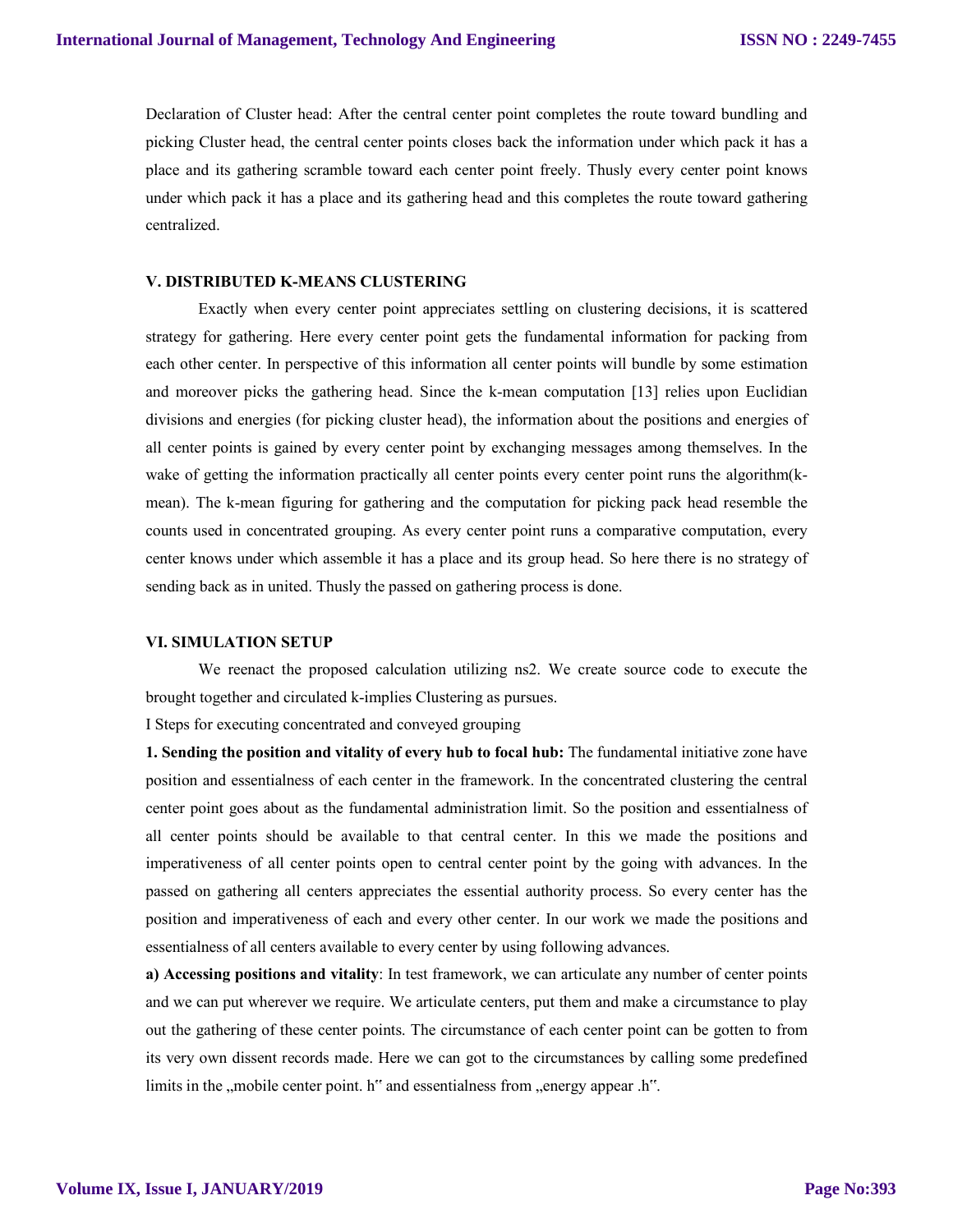**b) Place to store those qualities:** For the central center point/particular centers (in circled k-mean) to store the estimations of center id, position and essentialness estimations everything being equivalent, we made a structure in sort of associated rundown in center. h and its presented pointer is articulated in class Node. So at whatever point we have to record data(node id, position, essentialness), we relegate the space continuously and store those characteristics into it.

**c) Forming Packet:** For the sending the data by hub about its hub id, position and vitality, it needs to get to that data, shape parcel utilizing the gathered information and afterward send it.

**d) Sending through Routing:** For the hubs to transmit and get information, we have to introduce operator and append it to the hub. For the transmitted information to achieve the goal (focal hub), we have to append both the operators of source hub and goal hub before sending. The parcel pursues the predefined directing convention (Modified AODV for our situation) to achieve goal.

**e) Updating the List:** When the transmitted parcel is gotten at the goal hub (i.e. focal hub/singular hubs), it gets to the substance of the bundle. The bundle is checked for excess and refreshed to the rundown made whether new.

## *2. Cluster Head Selection:*

After the centroid positions are deduced in the gathering strategy, we consider center points which are at the nearest detachment and moreover the accompanying nearest partition from the centroid. The center with most surprising imperativeness is considered as Cluster Head. In case more than one center in the two measurements has the most amazing imperativeness then the center point nearest to the centroid is picked as gathering head. If more than one center has the most astonishing imperativeness in a comparable element of partition then the center with the scarcest center id is picked as gathering head.

#### *3. Declaration of Cluster Head:*

After the centroid positions are deduced in the packing technique, we consider center points which are at the nearest division and moreover the accompanying neaIn united gathering, after the center completes the route toward gathering and picking Cluster head, each center point should get the information under which assemble it has a place and its cluster head. This information is given to each center point by central center point by reiterating the path toward adding pro to sender and beneficiary, partner them and sending. By this each center point knows under which pack it has a place and its gathering head. This terminations the path toward bundling in bound together shape.

In passed on batching, after the centroid positions are deduced in the gathering method, we consider center points which are at the nearest partition and moreover the accompanying nearest detachment from the centroid. The center point with most bewildering imperativeness is considered as Cluster Head. If more than one center in the two measurements has the most astonishing essentialness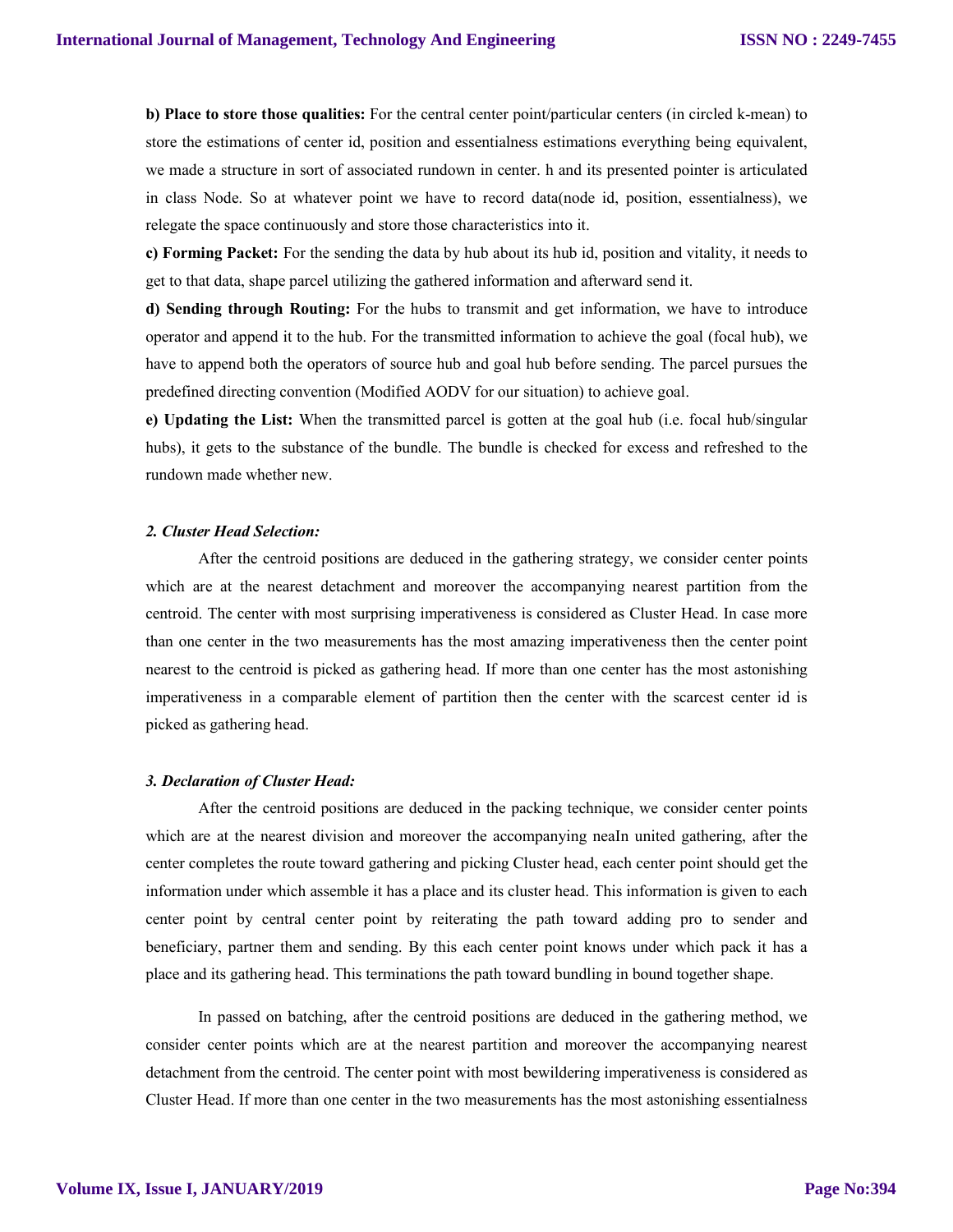then the center nearest to the centroid is picked as gathering head. If more than one center point has the most vital imperativeness in a comparative element of detachment then the center point with the smallest center id is picked as cluster head. By this each center point knows under which assemble it has a place and its cluster head. This terminations the path toward packing in dispersed plan. rest expel from the centroid. The center point with most lifted essentialness is considered as Cluster Head. If more than one center in the two the remote possibility that more than one center point in the two measurements has the most bewildering imperativeness then the center point nearest to the centroid is picked as group head. If more than one center has the most vital essentialness in a comparative element of partition then the center point with the scarcest center point id is picked as gathering head.

| <b>Parameter</b>      | Value                  |
|-----------------------|------------------------|
| Topology              | $670x \text{ m}2$      |
| K                     | 3                      |
| Centroid 1            | 200,100,0(x1,y1,z1)    |
| Centroid 2            | 90,500,0(x2.y2,z2)     |
| Centroid 3            | 110, 10, 0(x3, y3, z3) |
| Routing               | AODV(Modified)         |
| Propagation           | TwoRayGround           |
| <b>Initial Energy</b> | 10J                    |
| rxPrower              | 0.0J                   |
| txPower               | 0.9J                   |

## Table I. **Node Configuration parameters**

*II. Assumptions made :* The time taken for performing k-mean calculation and for picking Cluster head is zero since the handling time is irrelevant. The time taken and normal vitality devoured is selfgoverning of the situation of focal hub.

### **VII. PERFORMANCEEVALUATION**

Time taken relies upon number of hubs, places of hubs, position of focal node,and the situation of starting centroids placed(in concentrated). Since the set-up is same for both brought together and circulated grouping, the places of hubs and starting centroids stay consistent. Consequently time taken is free of places of hubs. So the time taken to Cluster just by changing the quantity of hubs can be estimated. In Distributed Clustering time taken incorporates time taken for trading control messages (i.e. time taken for trading the position and vitality subtleties with all hubs) and Clustering time (i.e. time taken for processing calculation), Here time esteem is estimated from follow record by taking the normal of time taken by two most noteworthy and two least time taking hubs duplicated by the aggregate number of hubs.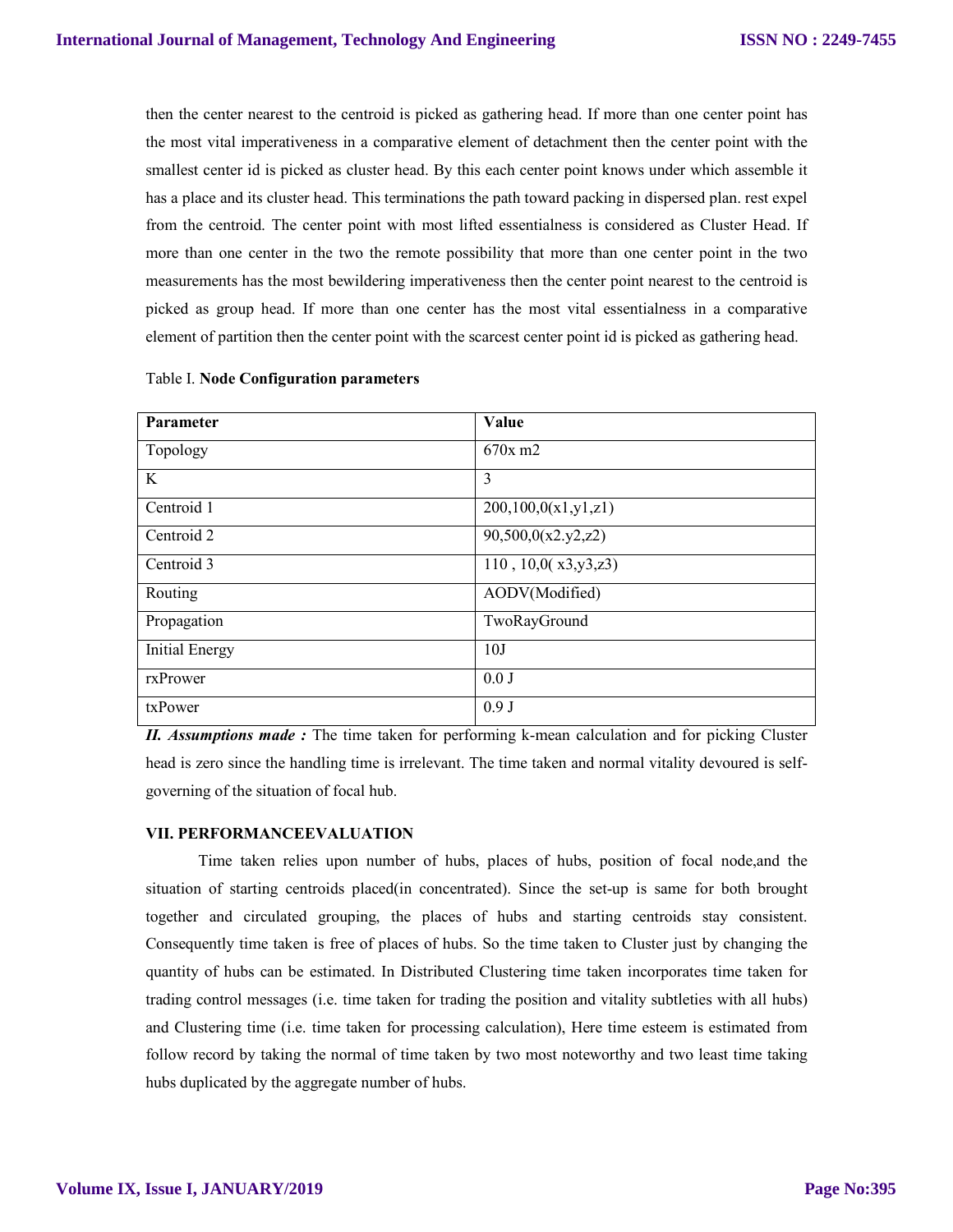

**Figure 3.** Time taken for Centralized and Distributed Clustering processes for varying number of nodes

In brought together Clustering time taken incorporates sending time (i.e. time taken for sending positions and energies of all hubs to focal hub), Clustering time (i.e. time taken for figuring algorithm)and resending(i.e. time taken for the focal hub to send back the data of grouping to singular hubs). Here the sending time is estimated by taking normal of most extreme and least estimations of time taken for sending, increased by the aggregate number of hubs. Resending time is additionally estimated by taking normal of most extreme and least estimations of time taken for sending from focal hub, duplicated by the aggregate number of hubs, as appeared in the Fig.3. Time taken to group by differing the quantity of hubs demonstrate that the time taken for brought together Clustering is more than the ideal opportunity for disseminated Clustering. This might be expected to the "resending" of Clustering data from focal hub which isn't required in circulated, as all hubs do the grouping procedure exclusively. Normal vitality expended relies upon number of hubs, places of hubs, position of starting centroids put and furthermore the situation of focal hub (in concentrated). Since the situation is same for both brought together and conveyed grouping, the places of hubs and starting centroids stay steady. Subsequently vitality expended is free of places of hubs. So the normal vitality devoured per hub to Cluster just by fluctuating the quantity of hubs can be estimated. All in all to Cluster, vitality is expended principally to transmit, getting parcels and furthermore to process as appeared in the Fig.4.Here normal vitality devoured per hub is estimated by taking the contrast between the aggregate introductory energies all things considered and add up to definite energies left in the hubs in the wake of grouping and separating by aggregate number of hubs.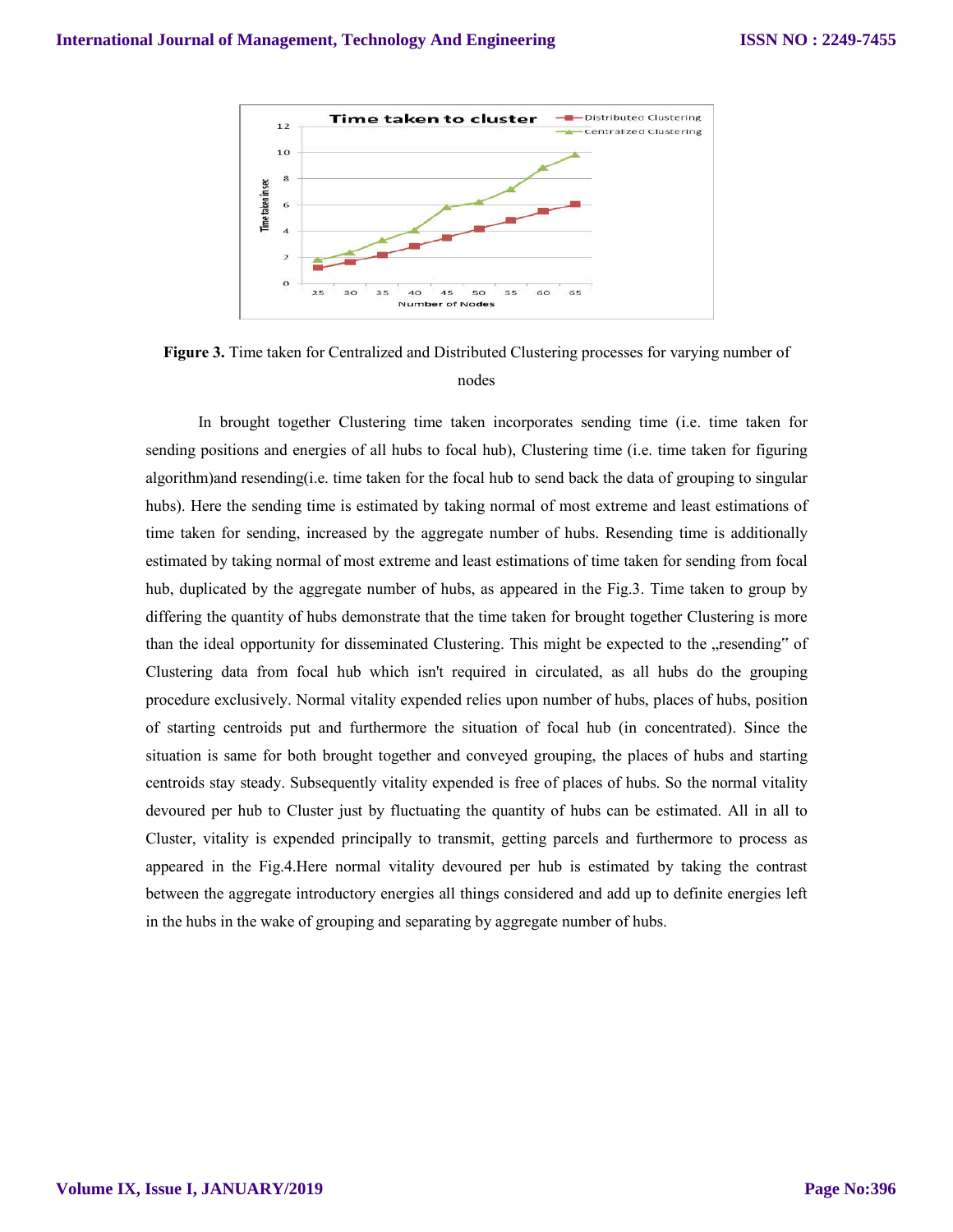

Figure 4. Average energy consumed per node of centralized and distributed

To clustering for varying number of nodes Average energy consumed per node by varying the number of nodes shows that there is not much difference in the consumed energy for centralized and distributed clustering. This may be because the energy consumed in distributed clustering for exchanging of control messages (containing position and energy details) among all the nodes is almost equal to the energy consumed in both sending (each node) to central node and resending (from central node) to all nodes as shown in Fig. 4.



Figure 5. Time taken for distributed and centralized clustering for varying number of clusters, k

Considering time taken to Cluster with fluctuating "k" esteem demonstrates that the time taken to group is same for all the "k" values (i.e. number of Clusteres) as appeared in Fig.5. This is on the grounds that the preparing time is unimportant for both incorporated and disseminated k-implies calculation.